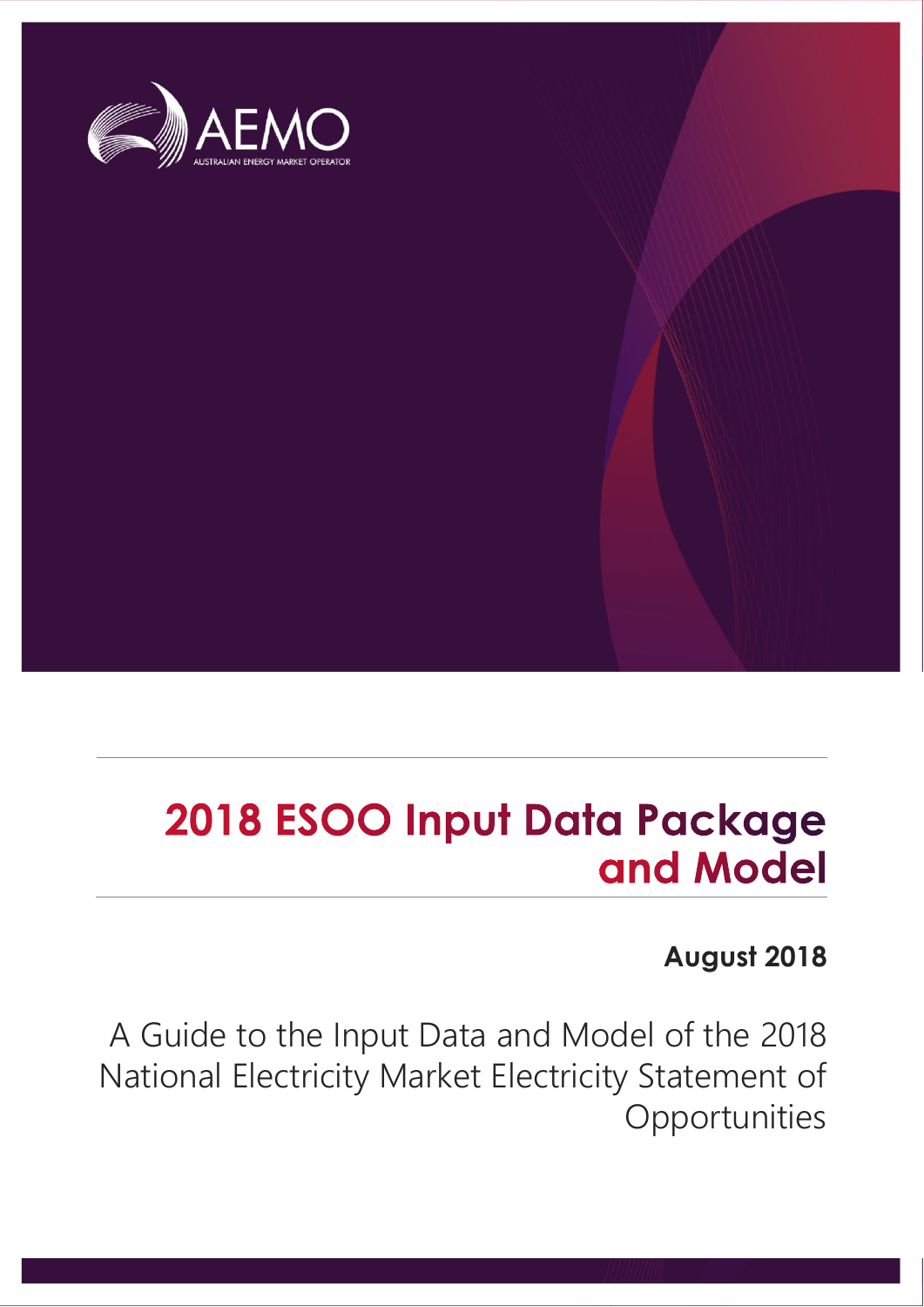## **Important notice**

### **PURPOSE**

AEMO has prepared this document to assist stakeholders in interpreting and using the input data produced for the purposes of modelling the National Electricity Market (NEM).

### **DISCLAIMER**

This document or the information in it may be subsequently updated or amended. This document does not constitute legal or business advice, and should not be relied on as a substitute for obtaining detailed advice about the National Electricity Law, the National Electricity Rules, or any other applicable laws, procedures or policies. AEMO has made every effort to ensure the quality of the information in this document but cannot guarantee its accuracy or completeness.

Accordingly, to the maximum extent permitted by law, AEMO and its officers, employees and consultants involved in the preparation of this document:

- make no representation or warranty, express or implied, as to the currency, accuracy, reliability or completeness of the information in this document; and
- are not liable (whether by reason of negligence or otherwise) for any statements or representations in this document, or any omissions from it, or for any use or reliance on the information in it.

| Version | Release date | Changes |
|---------|--------------|---------|
|         | 24/08/2018   |         |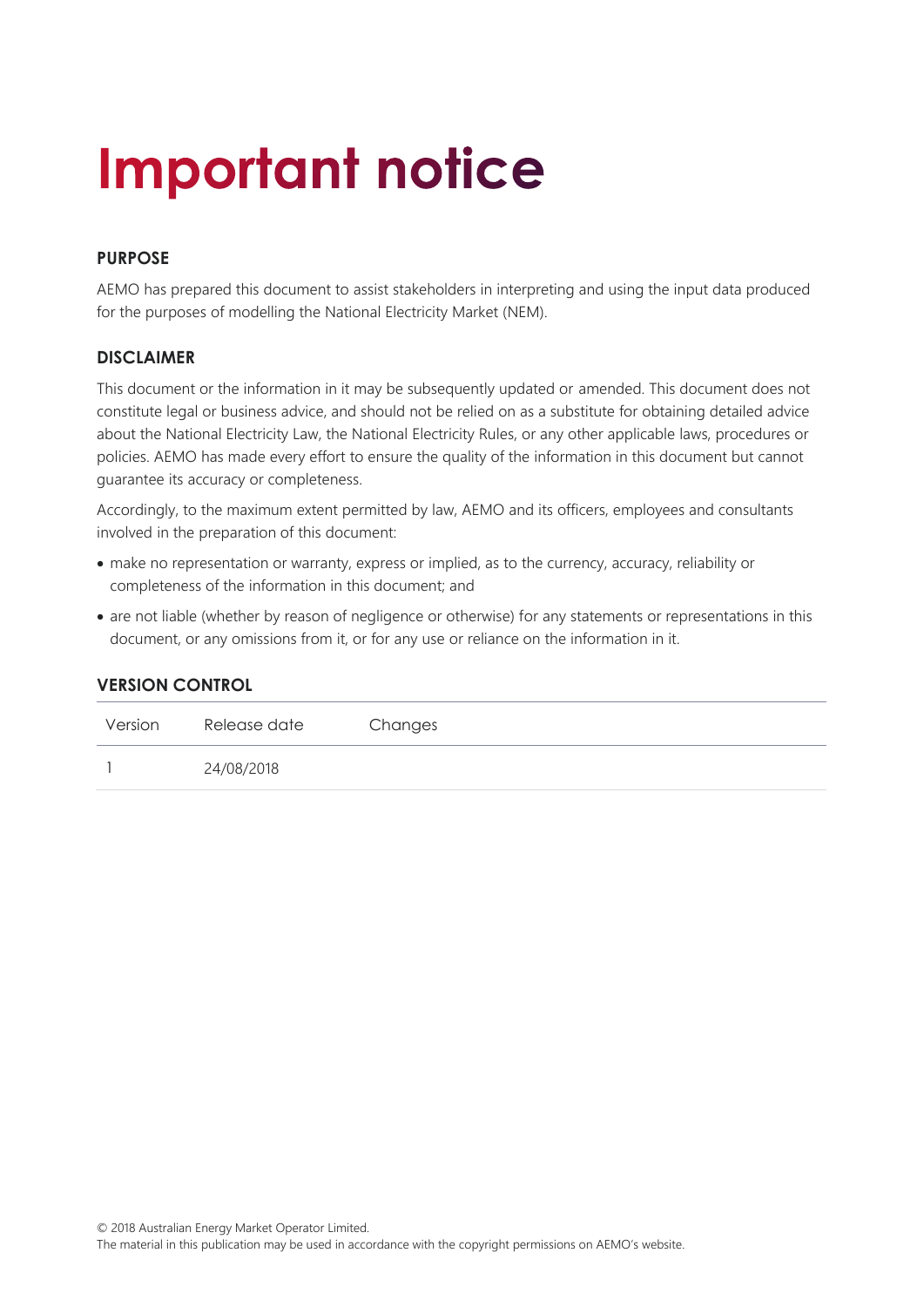### **Contents**

| $\mathbf{1}$ . | Configuring the 2018 NEM ESOO Model   |   |
|----------------|---------------------------------------|---|
| 2.             | 2018 NEM ESOO Model Naming Convention |   |
| 3.             | <b>Further details</b>                | 8 |

### **Tables**

| Table 1 Zip files from AEMO's 2018 ESOO webpage |  |
|-------------------------------------------------|--|
| Table 2 2018 NEM ESOO Model naming convention   |  |

### **Figures**

| Figure 1 Contents of 2018 ESOO Model folder |  |
|---------------------------------------------|--|
| Figure 2 Contents of Load Traces folder     |  |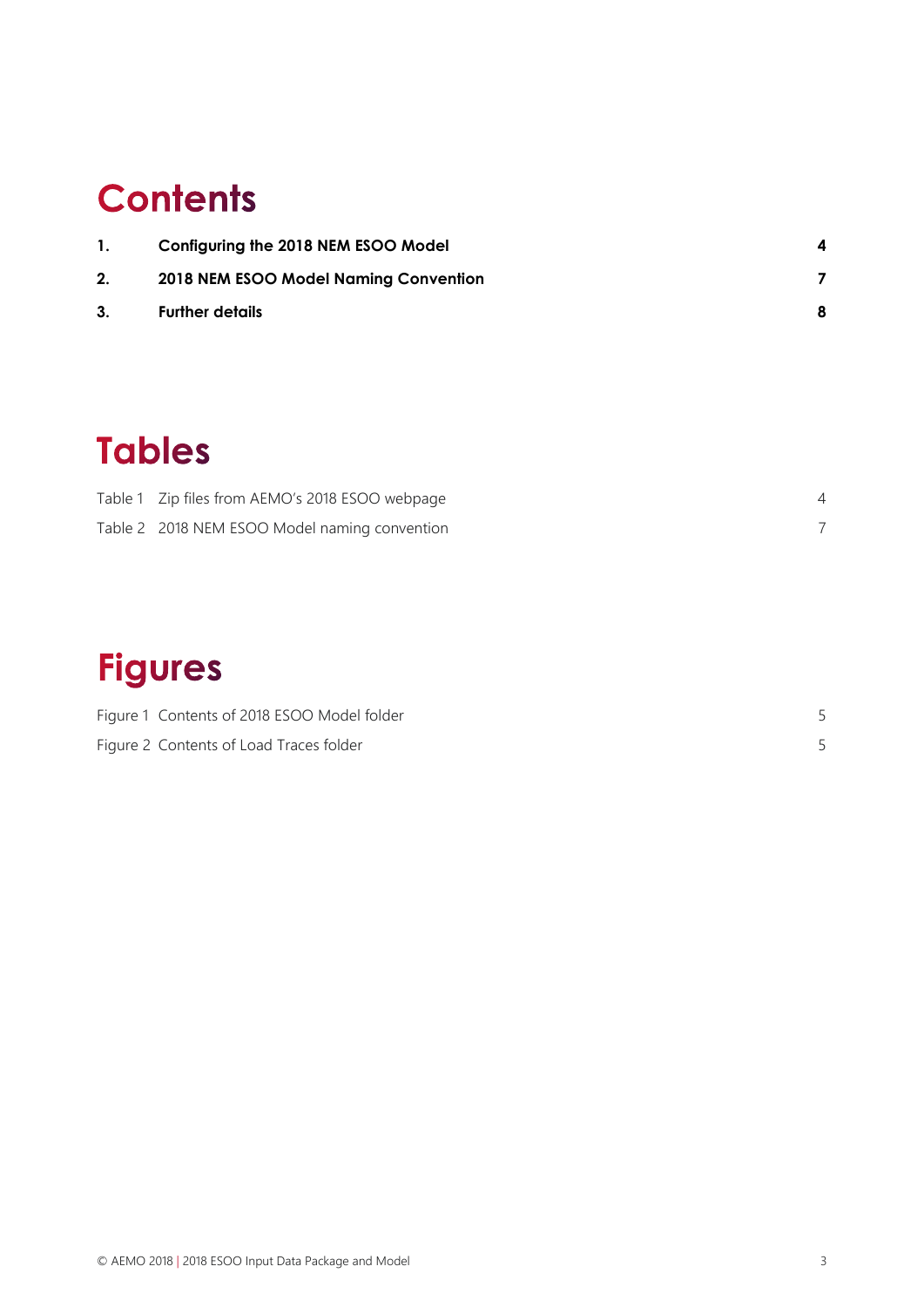## <span id="page-3-0"></span>1. Configuring the 2018 **NEM ESOO Model**

This chapter contains the steps needed to set up the 2018 ESOO PLEXOS market model, including configuration of the input data package used in the simulation model.

The step by step guide is documented below.

1. Download the zip files from AEMO's 2018 Electricity Statement of Opportunities (ESOO) webpage. The list of zip files is summarised in [Table 1.](#page-3-1)

| <b>No</b>      | File                              | <b>Description</b>                                                                                                |
|----------------|-----------------------------------|-------------------------------------------------------------------------------------------------------------------|
| $\mathbf{1}$   | 2018 ESOO Model.zip               | Contains model files, constraint equation<br>workbooks, and associated parameter files.                           |
| $\mathbf{2}$   | 2018 Large Scale Solar Traces.zip | Contains half-hourly generation traces for named<br>solar projects.                                               |
| 3              | 2018 REZ Solar Traces.zip         | Contains half-hourly generation traces for solar in<br>ISP REZ zones.                                             |
| 4              | 2018 REZ Wind Traces.zip          | Contains half-hourly generation traces for wind in<br>ISP REZ zones.                                              |
| 5              | 2018 Wind Traces.zip              | Contains half-hourly generation traces for named<br>wind projects.                                                |
| 6              | 2018 Zonal Solar Traces.zip       | Contains half-hourly generation traces for solar in<br>NTNDP zones.                                               |
| $\overline{7}$ | <b>Constraint Ratings.zip</b>     | Contains half-hourly line ratings for Victorian<br>transmission lines.                                            |
| 8              | OP Underlying NES Trace.zip       | Contains half-hourly regional demand traces for<br>underlying demand (demand before the impact of<br>rooftop PV). |
| 9              | OPSO.zip                          | Contains half-hourly regional demand traces for<br>operational demand (demand after the impact of<br>rooftop PV). |
| 10             | PV Traces.zip                     | Contains half-hourly regional generation traces<br>for rooftop PV.                                                |

#### <span id="page-3-1"></span>**Table 1 Zip files from AEMO's 2018 ESOO webpage**

2. Unzip the file 2018 ESOO Model.zip. This will generate the 2018 ESOO Model folder. The contents of the 2018 ESOO Model folder are illustrated in [Figure 1.](#page-4-0)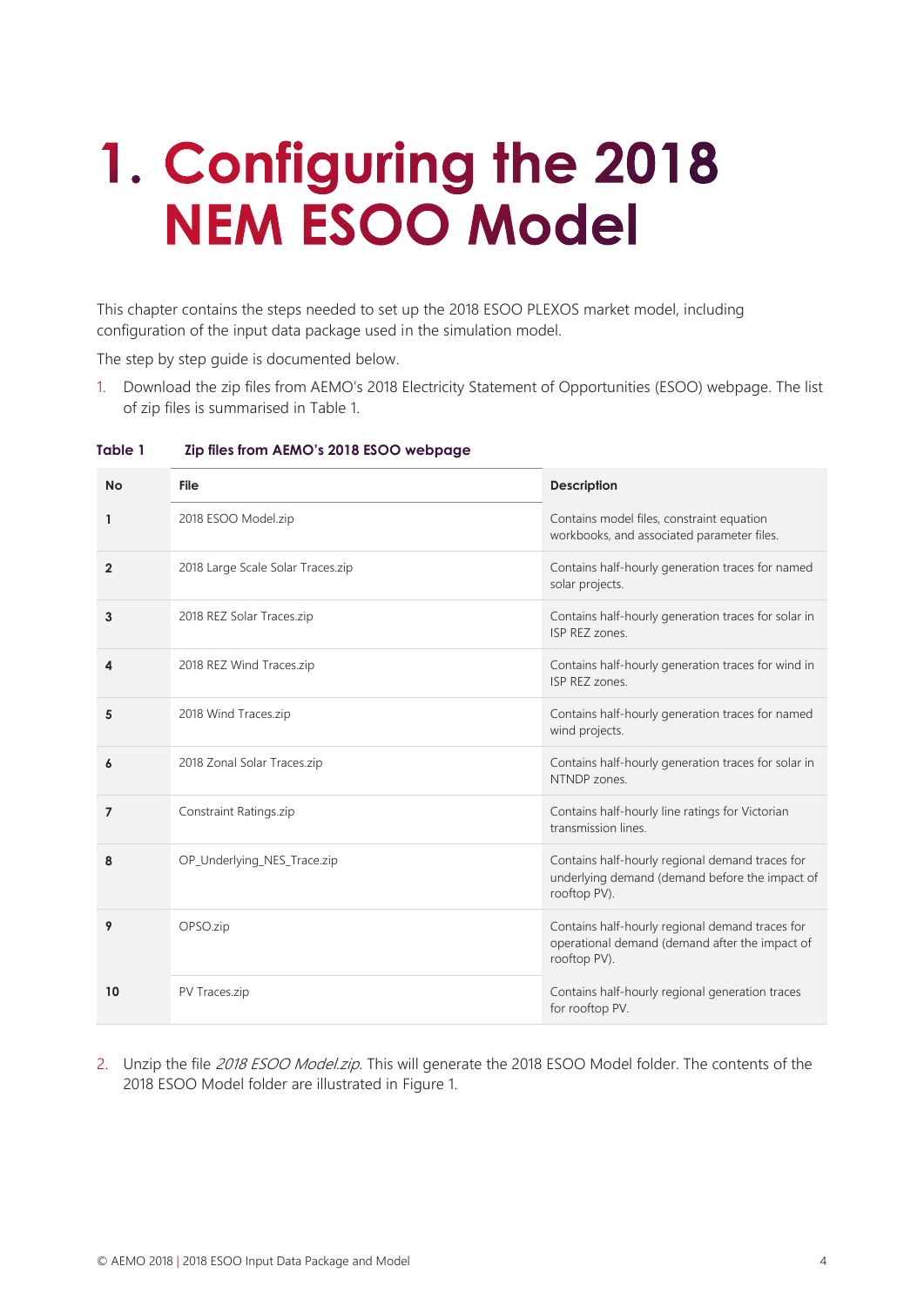#### <span id="page-4-0"></span>**Figure 1** Contents **of 2018 ESOO Model folder**



- 3. Open the Load Traces folder.
- 4. Extract the other nine zip files into the Load Traces folder, as listed in [Table 1.](#page-3-1)
- 5. The Load Traces folder should then contain the following folders, as shown in Figure 2.

#### <span id="page-4-1"></span>**Figure 2 Contents of Load Traces folder**



OPSO

OP\_Underlying\_NE S\_Traces



Traces



Constraint Ratings

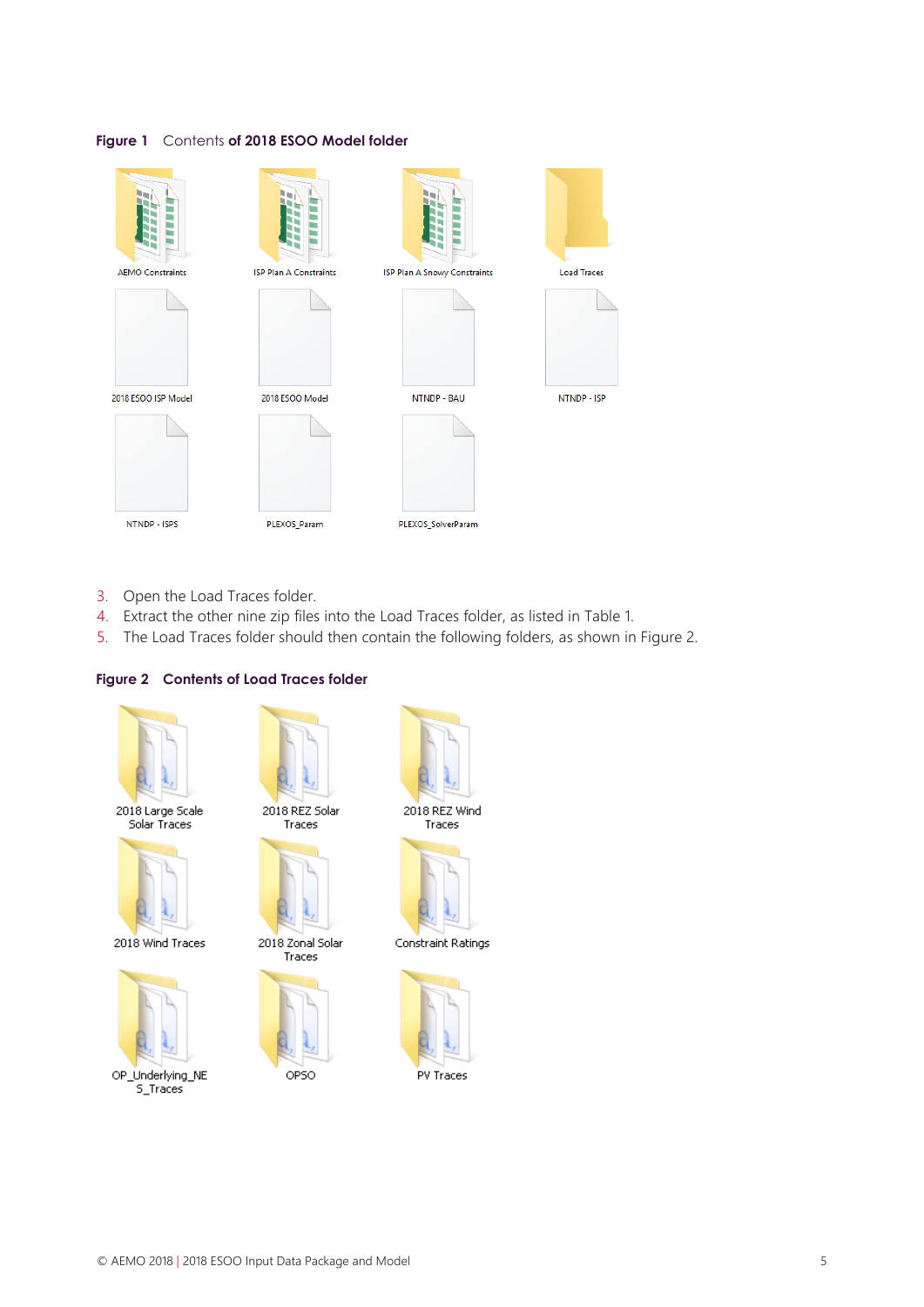- 6. The 2018 ESOO modelling has been performed under three core scenarios and two ISP development sensitivities. These scenarios and sensitivities contain varying outlooks for future supply and demand. The three core BAU scenarios are Neutral, Fast change and Slow change while the two development sensitivities are ISP without Snowy 2.0 and ISP with Snowy 2.0. These sensitivities are modelled using different sets of constraints workbooks and are setup in two separate model files.
	- a. The core BAU scenarios are set up in 2018 ESOO Model.xml.
		- i. To run the core scenarios, copy and rename NTNDP BAU.XML to NTNDP.XML.
	- b. The ISP development sensitivities are set up in 2018 ISP ESOO Model.xml.
		- i. To run the ISP without Snowy 2.0 sensitivity, copy and rename NTNDP ISP.XML to NTNDP.XML.
		- ii. To run the ISP with Snowy 2.0 sensitivity, copy and rename NTNDP ISPS.XML to NTNDP.XML.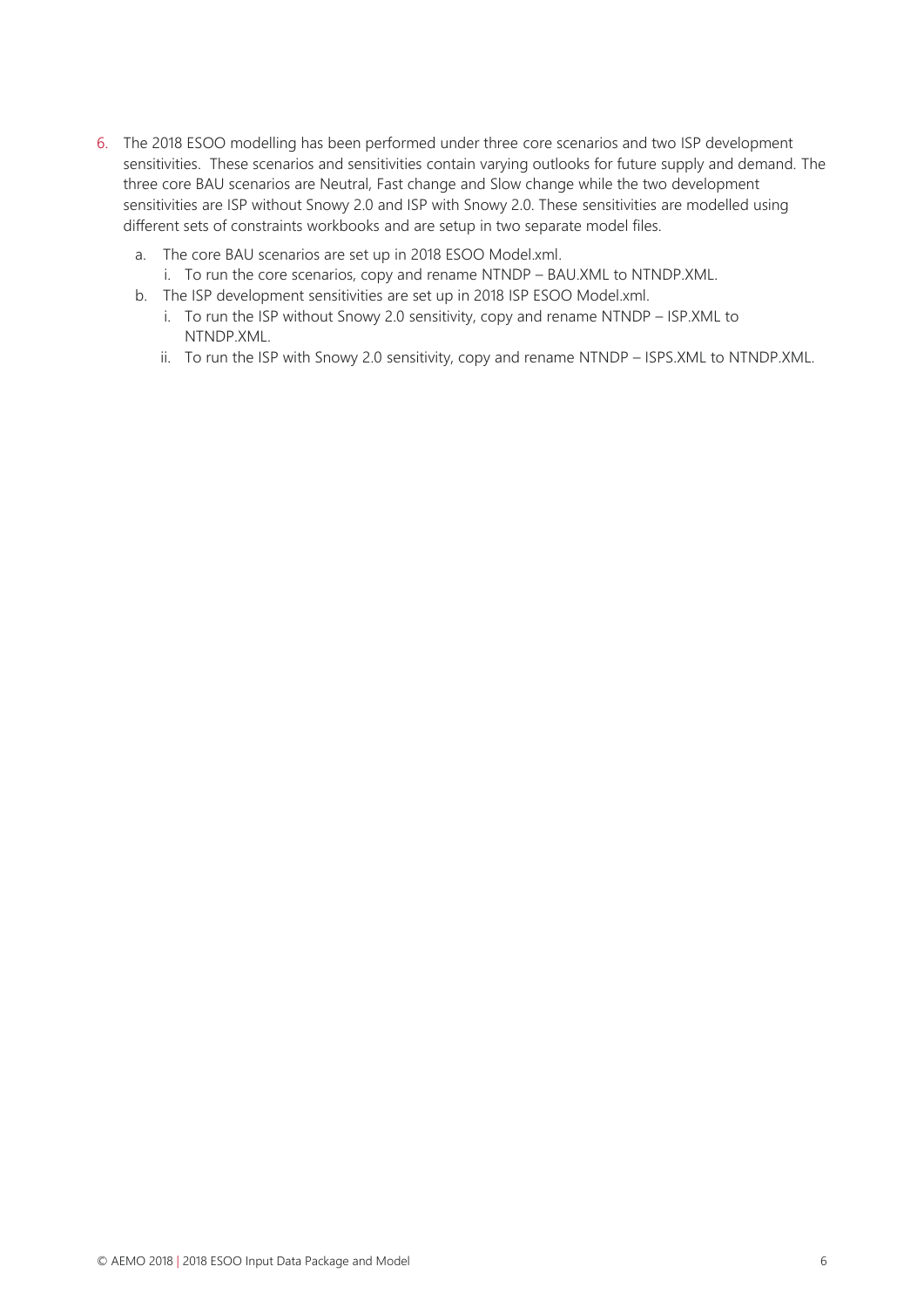## <span id="page-6-0"></span>2. 2018 NEM ESOO Model **Naming Convention**

A set of naming conventions is developed in the 2018 NEM ESOO to shorten the model names in order to comply with the maximum number of characters allowed in naming models in PLEXOS. [Table 2](#page-6-1) describes the model naming convention used in the 2018 NEM ESOO. The jobsets populated in this model reflect this naming convention.

For example, the jobset "\_tESOO\_sN\_y1828\_p10\_r1718\_dBAU" represents the following assumptions:

- Neutral demand scenario.
- A model horizon between 2018-19 and 2027-28.
- The POE10 peak demand forecast
- The 2017-18 reference year.
- <span id="page-6-1"></span>The ESOO BAU scenario that assumed only existing and committed projects.

| <b>Descriptor</b>                   | Prefix        | <b>Options</b>                          | <b>Description</b>                                                                                                                                     |
|-------------------------------------|---------------|-----------------------------------------|--------------------------------------------------------------------------------------------------------------------------------------------------------|
| Project                             | $\mathsf{t}$  | <b>ESOO</b>                             | 2018 NEM ESOO                                                                                                                                          |
| Scenario                            | S             | N, S, W                                 | $N =$ Neutral economic conditions (Neutral pace of change)<br>S = Strong economic conditions (Fast pace of change)<br>$W =$ Weak (Slow pace of change) |
| Year                                | Y             | 1828                                    | Financial years starting from 2018-19 to 2027-28                                                                                                       |
| Probability of<br><b>Exceedance</b> | $-p$          | 10, 50                                  | $10 = 10\%$ POE<br>$50 = 50\%$ POE                                                                                                                     |
| Reference Year                      | $\mathsf{r}$  | 1011 to 1718                            | Eight reference years on which Demand, Solar and Wind traces are based (2010-<br>11 to 2017-18)                                                        |
| Sensitivity                         | $\lrcorner$ d | <b>BAU</b><br><b>ISP</b><br><b>ISPS</b> | $BAU = Business$ as usual<br>ISP development plan without Snowy 2.0<br>ISP development plan with Snowy 2.0                                             |

#### **Table 2 2018 NEM ESOO Model naming convention**